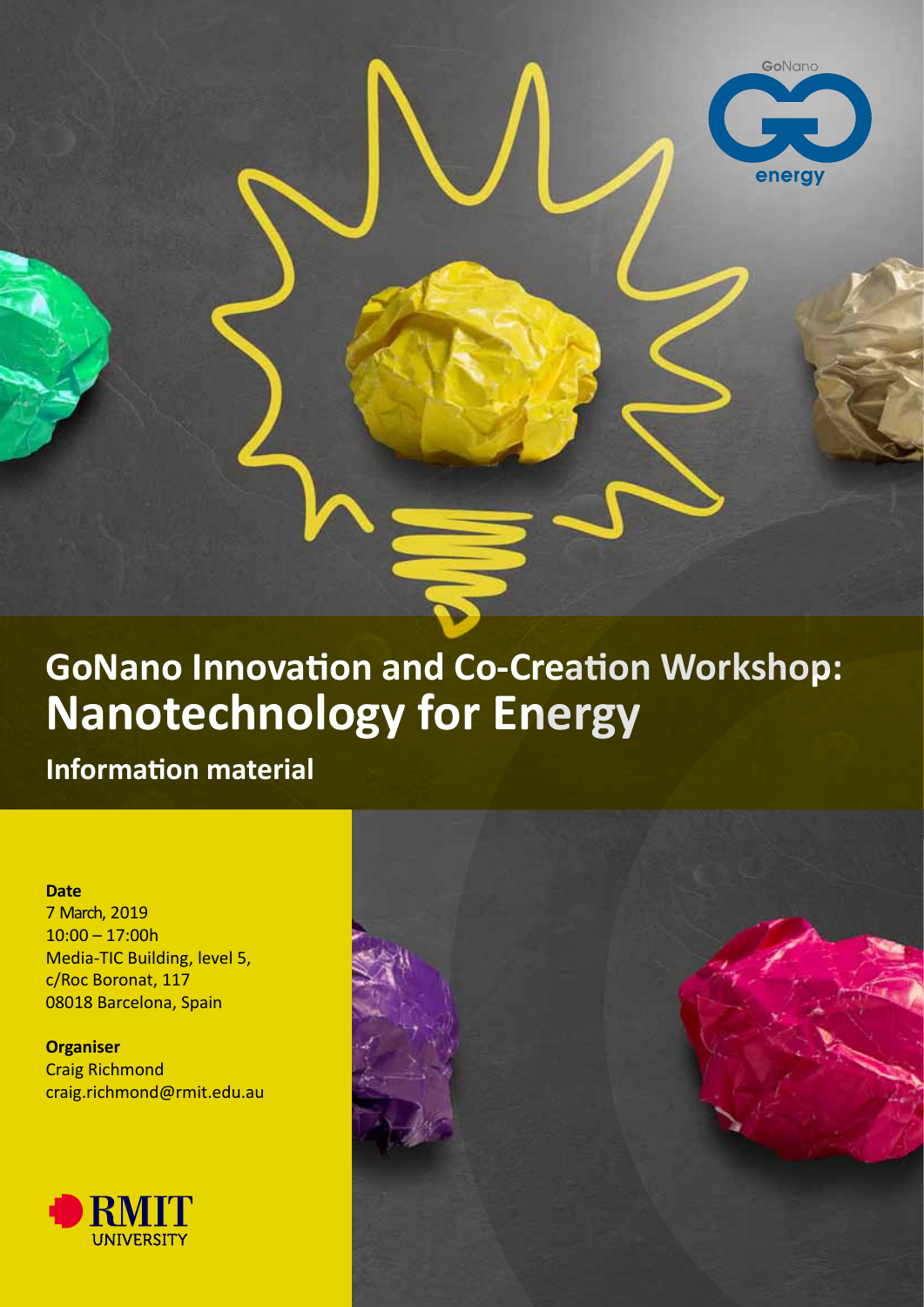### **About the meeting**

The GoNano Innovation and Co-Creation Workshop is part of a series of events and activities organised under the EU project GoNano, which aims to achieve better alignment between the multiple stakeholders involved in nanotechnology research and innovation.

The workshops are a forum for bringing together the brightest minds from multiple sectors so they can create and cultivate new solutions for the biggest problems in society today.

### **About the GoNano project**

GoNano is an EU-funded project that enables cocreation between citizens, civil society organizations,

industry, researchers, and policy makers across Europe to align future nanotechnologies with societal needs and concerns. GoNano aims to explore how researchers can work with citizens and professional stakeholders to create novel suggestions for future nanotechnology products. The GoNano project is built on the assumption that nanotechnologies are more likely to gain broad acceptance if they take public values and concerns into account at early stages of innovation. Therefore, a co-creation methodology has been designed, which will be conducted in three different thematic areas (Food, Health, and Energy). In this co-creation process, wishes, needs and product suggestions of both citizen and professional stakeholders are taken into account by means of a face-to-face citizen consultation, a stakeholder workshop, an online citizen consultation and a second stakeholder workshop (see Figure 1 for a visual representation). The aim of the co-creation process is to end up with nine products and/or research suggestions (three for every thematic area). This information brochure serves as input for the first stakeholder workshop in the area of energy.

### **What do we expect from you?**

### **GoNano project GoNano project** Governing Nanotechnologies through Societal Engagement **Governing Conano** GoNano

During the workshop, stakeholders with varying backgrounds will discuss and explore possibilities for new product design in the health area and ways to include the needs and values expressed by citizens. Every stakeholder has its own perspective, knowledge and expertise, directly or indirectly linked to nanotechnology. By linking different perspectives and expertise, we aim to come up with new insights and specific suggestions for future development of health technologies.

## **What will happen after this meeting?**

- 1. GoNano researchers will analyse the outcomes of this stakeholder meeting about requirements for designing future nanotechnologies for energy applications.
- 2. In Spring 2019, citizens across Europe will receive an invitation to evaluate the innovation ideas from the expert workshops.
- 3. In another round of stakeholder workshops, researchers, engineers, industry, civil society and policy representatives, will re-work the design suggestions.
- 4. GoNano researchers will present the results to EU policy-makers, and make the results available online, together with teaching material that show how people could work with citizens to develop innovative product designs.

### **Organisation**

The co-creation process in the energy area is led by RMIT Europe in Spain. Based on interviews with various stakeholders from all over Europe, three application areas of energy and nanotechnology were defined: green energy production, energy portable energy devices, and energy in the home. In October 2018, 21 citizens from Spain were asked to provide suggestions and ideas for the development of nanotechnology in these application areas (please see a summary of the results below). This stakeholder workshop builds on the outcomes of the citizen consultation, and explores how structured interactions between stakeholders can lead to specific design suggestions. This is the first of two workshops: the second workshop will be organised in October 2019.





*GoNano co-creation process*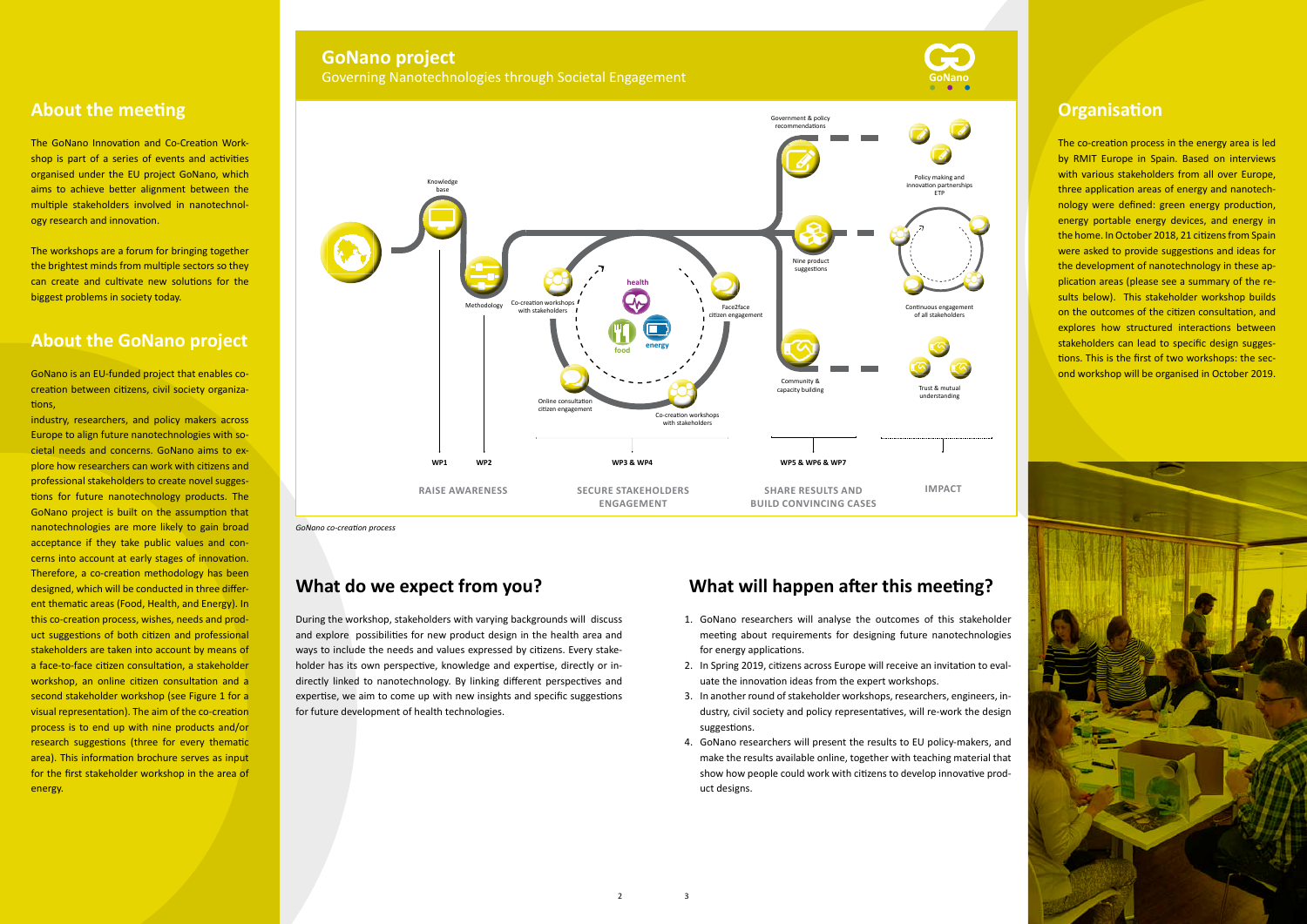At this scale, new and existing materials can be improved by altering their physical, chemical, electrical, mechanical, optical or magnetic properties. As an enabling technology, nanotechnology can potentially be applied in a wide range of areas, ranging from manufacturing to environmental remediation and from medicine to food production. In the area of energy, nanotechnologies are expected to provide solutions for energy production, heating and cooling, storage and transport. Key issues driving innovation in energy storage include the need for very quick charge, higher energy and power density as well as a longer life cycle and the possibility to recycle materials of storage systems. Nanomaterials such as carbon nanotubes, graphene, carbon nanofibers and carbon nanohorns could potentially lead to optimised batteries and supercapacitors (i.e. advanced capacitors that have higher energy storage capacity than conventional ones) by their high intrinsic conductivity and high energy intensity. cup of coffee and check the news. He looks around to new set  $\frac{1}{\sqrt{2}}$  is still one of the laptop is strange. That is strange. out to see what is happening. And the see what is happening. And the see what is happening. And the see what is

Nanotechnology is the study, design, creation, manipulation and use of materials, devices or systems at extremely small scales of 1-100 nanometre (nm). By way of comparison, a human hair is approximately 80,000 - 100,000 nm wide.

### **Application areas**

**Based on the outcomes of interviews with stakeholders across all over Europe conducted as part of the GoNano project, three important application areas of nanotechnology in energy were selected and discussed with citizens in the citizen consultation: green energy production, portable energy devices, and energy in the home.** 

**Example 20 Manotechnology could also enable energy production from wearable de**vices, for instance by harvesting human kinetic energy through nanofibers integrated in clothing. Nanotechnology could also enhance the efficiency, lifetime and storage capacities of batteries to the extent that they can be seamlessly integrated in clothing.

#### **Green energy production**

In the field of photovoltaics, nanotechnology could help produce solar energy harvesting systems with higher energy conversion efficiency, for instance by tailoring the properties of the active photovoltaic layer to better match the solar spectrum. In the development of novel active layers, nanotechnology can allow a secondary lower/higher bandgap or partially recuperate higher-than-bandgap energies of photons before they thermalize to the bottom of the energy band.

#### **Energy in the home**

Many applications of nanotechnology in the home are imaginable, in addition to the use of solar panels. 'Smart windows' with a nano-coating would keep your house cool in the summer and warm in the winter – and generate electricity at the same time. This energy could be stored in the building, in wireless charging coils on the floor or in the furniture. It could even be stored for wireless charging of electronic devices.

### **Nanotechnologies and energy**

#### **Social values i.e. a universal idea of what is right (or wrong) and**

#### **important to society:**

- Respect the environment
- Practice sustainable development
- Promote sustainable development
- Promote research into new technologies
- High standards of health and safety
- Reduced energy use
- Increased energy efficiency
- More autonomy and control over personal energy use
- More energy from renewable sources
- Inclusive/accessible to all (practical language)
- Inclusive/accessible to all (reasonable cost)
- Better quality of life
- More co-creation, more engagement with citizens

rs **the Second field which shows much promise is wind energy, where weight b** reduction is one of the most important goals. The development of cost effective, new lightweight materials on the basis of nanocomposites, with e a sexcellent stiffness/weight ratio, will enable larger sized blades, thus al-1- lowing increasing the power and the energy produced at low/medium speeds. An example could be new bio-based materials for sandwich pan-There we had can be used as core materials for blades. I<sup>t</sup> the first time, the wildfilling friends told her that if the country's energy control sys-

#### **Portable energy devices** to check if the garage to check if the care  $\mathbf{r}$

### **Social needs**

#### **i.e. a specific societal problem that requires a particular response:**

- Legislative support of green policies
- Public investment in new technologies
- Private investment in new technologies
- Educate the public on nanotechnology
- Educate the public on green energy
- Implement better recycling plans and sustainable product life cycles
- Eradicate or minimise the use of materials that cause or support conflicts

### **Outcomes of the citizen workshop**

On 26 October 2018, citizens from around Barcelona gathered at RMIT University's European office to discuss the future of nanotechnology in energy. The workshop was divided in three rounds: during the first round, citizens gave their views on the use of nanotech¬nologies in energy applications by discussing future scenarios based on the themes of green energy production, portable energy devices, and energy in the home. Subsequently, citizens designed their own ideal energy products and scenarios. In the final round, citizens wrote specific messages to stakeholders.

Based on the citizens' outputs from each of these sessions, various overarching concepts were deduced and are expressed below as social values and needs. The original citizens' outputs and a description of the workshop and methodologies can be found in the full briefing report, available at www.gonano-project.eu/



- Introduce simpler pricing formats for energy use
- More transparency in research and innovation activities

During the stakeholder workshop, you will be asked to add your own needs and values to those above, and to select the ones you think are most important for the development of nanotechnologies for energy applications – in general and in your own professional activities.

When given the freedom to create their own ideal energy products, citizens converged on a number of application areas where they think advances in nanotechnology can play a role. These application areas should therefore be of particular interest to technology developers because they have already achieved high levels of public awareness and acceptance.

- 1. Capturing and converting energy (solar and kinetic) to electrical energy for storage and use
- 2. Different ways of adapting structures around the home to make use of renewable energy. E.g. building Integrated photovoltaics
- 3. Home climate systems that control the atmosphere around the home and also inform inhabitants of usage in simple terms
- 4. Smart home appliances and operating systems

Technologies or products that are more sustainable and do not adversely affect health or the environment



conditioning. Andrew looks at her and tells her to calm